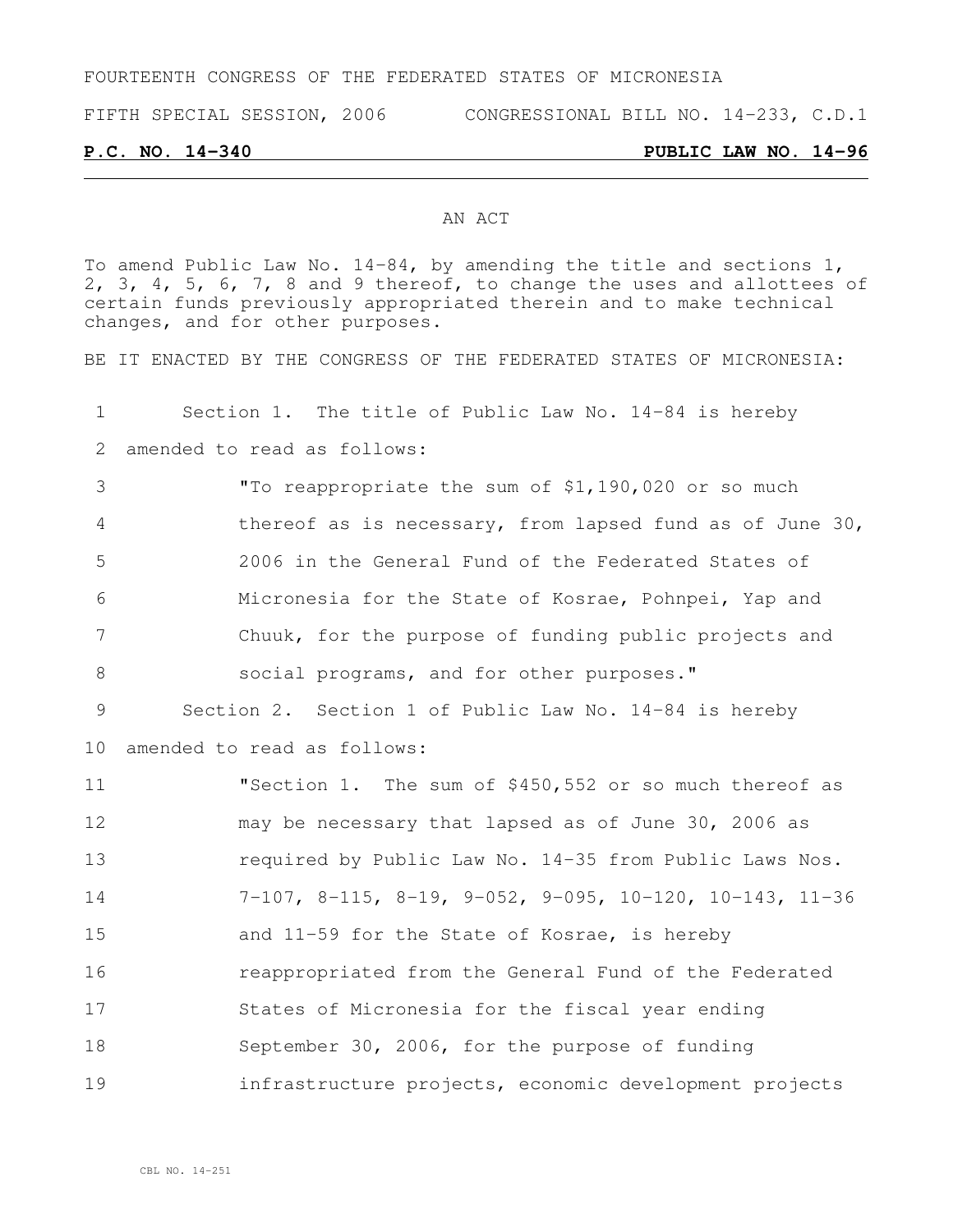| 1  | and social programs in the State of Kosrae."                                 |
|----|------------------------------------------------------------------------------|
| 2  | Section 3. Section 2 of Public Law No. 14-84 is hereby                       |
| 3  | amended to read as follows:                                                  |
| 4  | "Section 2. The sum of \$56,522 or so much thereof as                        |
| 5  | may be necessary that lapsed as of June 30, 2006 as                          |
| 6  | required by Public Law No. 14-35 from Public Laws Nos.                       |
| 7  | $7-35$ , $8-19$ , $8-75$ , $8-100$ , $8-115$ , $9-052$ , $10-120$ , $10-143$ |
| 8  | and 11-36 for Chuuk State At Large, is hereby                                |
| 9  | reappropriated from the General Fund of the Federated                        |
| 10 | States of Micronesia for the fiscal year ending                              |
| 11 | September 30, 2006, for the purpose of funding projects                      |
| 12 | and social programs as follows:                                              |
| 13 | (1) Chuuk At Large                                                           |
| 14 | (i) Youth & Gender Groups                                                    |
| 15 | 7,000                                                                        |
| 16 | 20,000<br>(ii) Delegation Office operation                                   |
| 17 | (iii) Repair of Public & Community                                           |
| 18 | 20,000<br>Facilities                                                         |
| 19 | $9,522$ "<br>(iv) Students' tuition assistance                               |
| 20 | Section 4. Section 3 of Public Law No. 14-84 is hereby                       |
| 21 | repealed in its entirety                                                     |
| 22 | Section 5. Section 4 of Public Law No. 14-84 is hereby                       |
| 23 | amended to read as follows;                                                  |
| 24 | "Section 3. The sum of \$75,098 or so much thereof as                        |
| 25 | may be necessary that lapsed as of June 30, 2006 as                          |

of 6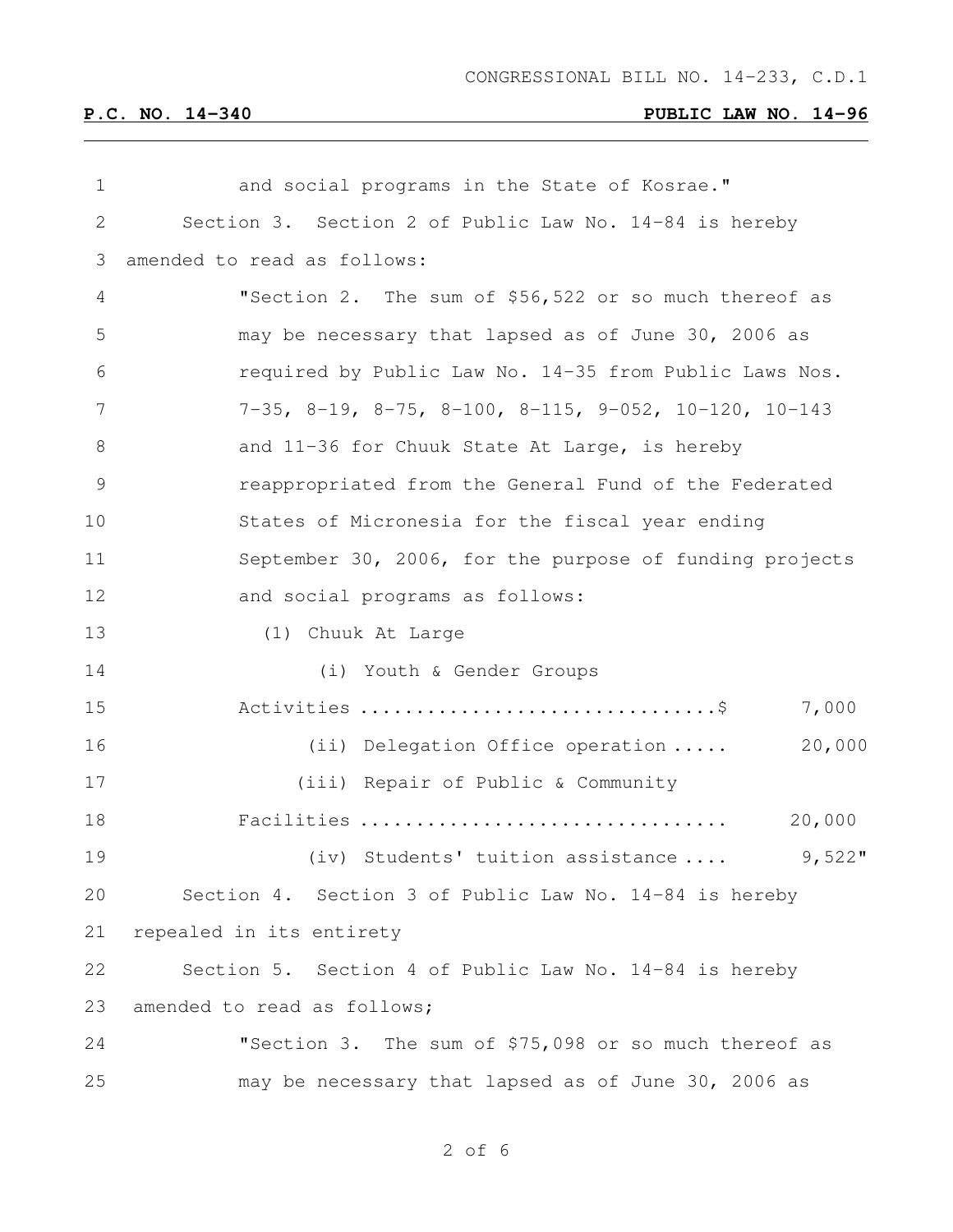| $\mathbf 1$ | required by Public Law No. 14-35 from Public Laws Nos.                          |
|-------------|---------------------------------------------------------------------------------|
| 2           | 8-19, 8-100, 9-052 and 9-095 for Election District No. 4                        |
| 3           | in the State of Chuuk, is hereby reappropriated from the                        |
| 4           | General Fund of the Federated States of Micronesia for                          |
| 5           | the fiscal year ending September 30, 2006, for the                              |
| 6           | purpose of funding projects and social programs in the                          |
| 7           | State of Chuuk as follows:                                                      |
| 8           | (1) Election District No. 4                                                     |
| 9           | 20,000<br>(i) West Fason Housing Project\$                                      |
| 10          | 20,000<br>(ii) Wonei Fishing Program                                            |
| 11          | (iii) Delegation office                                                         |
| 12          | operation<br>22,128                                                             |
| 13          | (iv) Supplemental for Paata                                                     |
| 14          | Municipal Operation 12,970"                                                     |
| 15          | Section 6. Section 5 of Public Law No. 14-84 is hereby                          |
| 16          | repealed in its entirety:                                                       |
| 17          | Section 7. Section 6 of Public Law No. 14-84 is hereby                          |
| 18          | amended to read as follows:                                                     |
| 19          | "Section 4. The sum of \$561,476 or so much thereof as                          |
| 20          | may be necessary that lapsed as of June 30, 2006 or as                          |
| 21          | required by Public Law No. 14-35 from Public Laws Nos.                          |
| 22          | $7-39$ , $8-19$ , $8-100$ , $8-115$ , $9-052$ , $9-095$ , $10-120$ , $10-143$ , |
| 23          | 11-36 and 11-59 for the State of Yap, is hereby                                 |
| 24          | reappropriated from the General Fund of the Federated                           |
| 25          | States of Micronesia for the fiscal year ending                                 |

of 6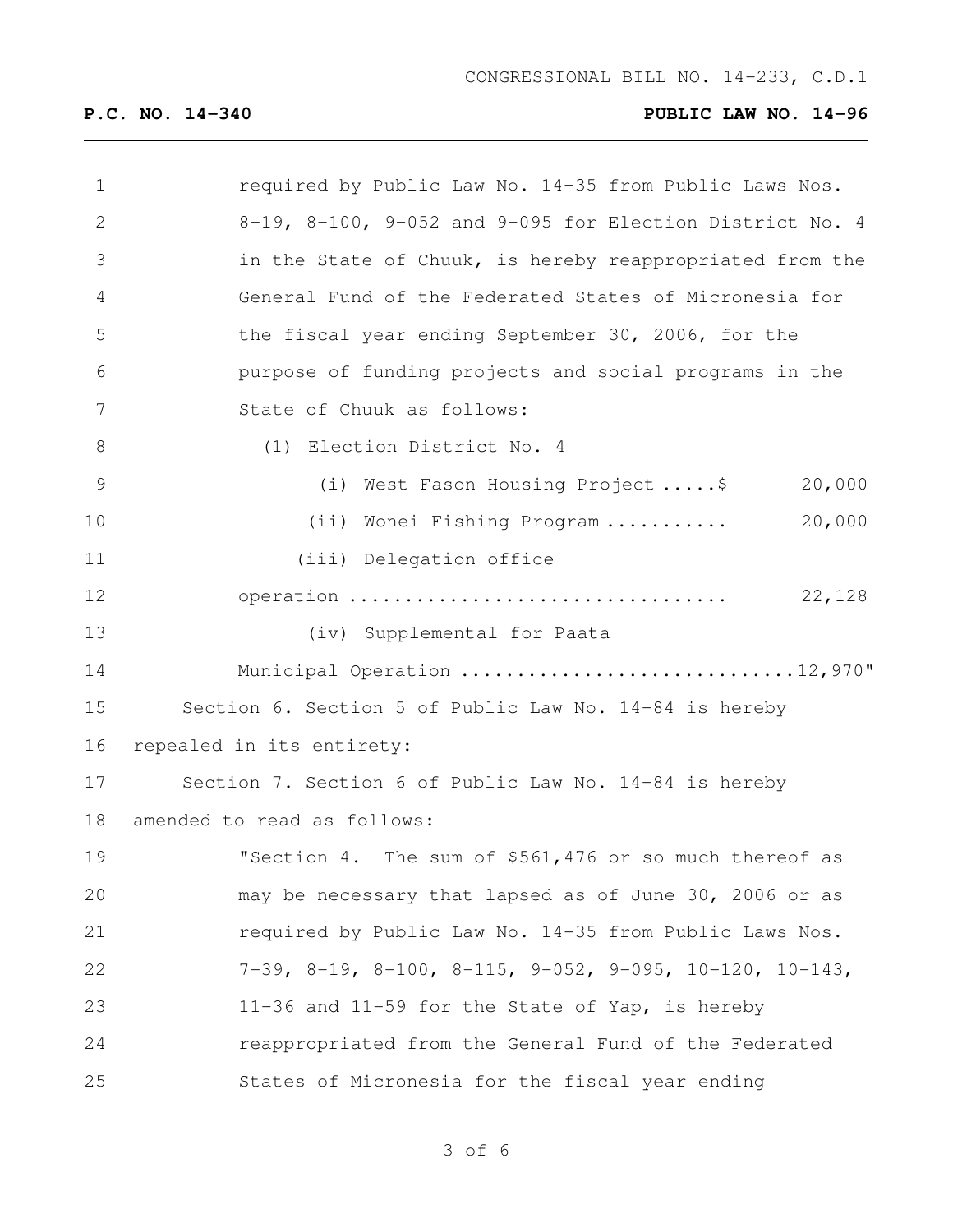| $\mathbf 1$   | September 30, 2006, for the purpose of funding projects  |                |
|---------------|----------------------------------------------------------|----------------|
| $\mathbf{2}$  | and social programs in the State of Yap."                |                |
| 3             | Section 8. Section 7 of Public Law No. 14-84 is hereby   |                |
| 4             | amended to read as follows:                              |                |
| 5             | "Section 5. The sum of \$46,372 or so much thereof as    |                |
| 6             | may be necessary that lapsed as of June 30, 2006 or as   |                |
| 7             | required by Public Law No. 14-35 from Public Laws Nos.   |                |
| 8             | 8-100, 9-052, 9-095, 10-120, 10-126, 10-143 and 11-59 is |                |
| $\mathcal{G}$ | hereby reappropriated from the General Fund of the       |                |
| 10            | Federated States of Micronesia for the fiscal year       |                |
| 11            | ending September 30, 2006, for the purpose of funding    |                |
| 12            | projects and social programs for Election District No. 1 |                |
| 13            | in the State of Pohnpei as follow:                       |                |
| 14            | Tomwara Road Construction \$<br>10,000<br>(i)            |                |
| 15            | (ii) COM-Tomwara and Nanmal Road                         |                |
| 16            | 15,000<br>Maintenance                                    |                |
| 17            | (iii) Matching Fund- Ohwa High School                    |                |
| 18            | 2,500                                                    |                |
| 19            | (iv) Southern Island satellite project                   | 8 <sub>1</sub> |
| 20            | (v) Sekere Retaining Wall<br>3,772                       |                |
| 21            | 7,100"<br>(vi) ED1 Operations & Programs                 |                |
| 22            | Section 9. Section 8 of Public Law No. 14-84 is hereby   |                |
| 23            | repealed in its entirety:                                |                |
| 24            | Section 10. Section 9 of Public Law No. 14-84 is hereby  |                |
| 25            | amended to read as follows:                              |                |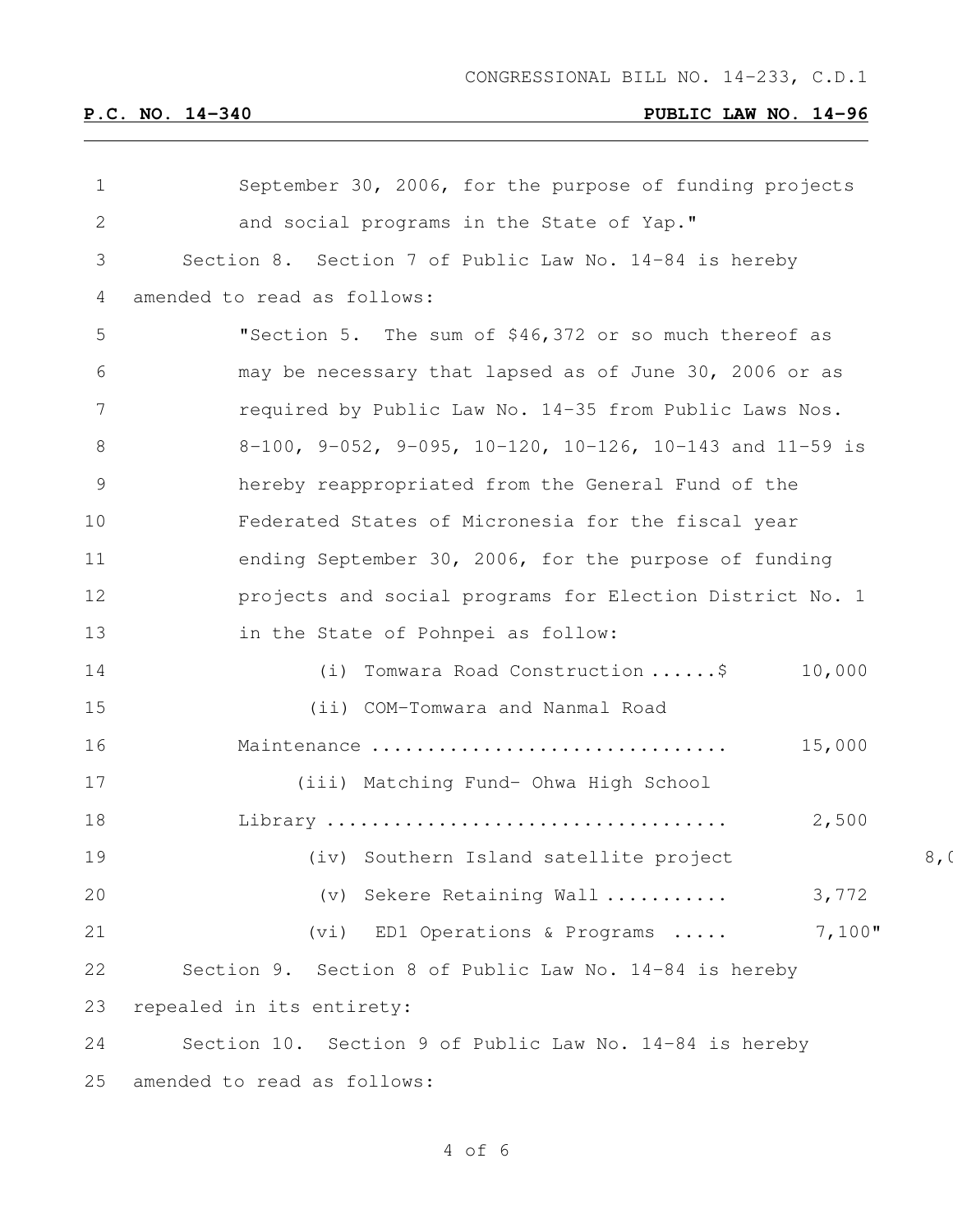| $\mathbf 1$    | "Section 6. All funds appropriated by this act shall be  |
|----------------|----------------------------------------------------------|
| $\mathbf{2}$   | allotted, managed, administered, and accounted for in    |
| 3              | accordance with applicable law, including, but not       |
| 4              | limited to, the Financial Management Act of 1979.<br>The |
| 5              | allottee of the funds appropriated in Sections 1, 4, 5   |
| 6              | and 6 of this Act shall be the President of the          |
| $7\phantom{.}$ | Federated States of Micronesia or the President's        |
| 8              | designee. The allottee of the funds appropriated in      |
| $\mathcal{G}$  | Sections 2 and 3 of this Act shall be the Chuuk State    |
| 10             | Commission on Improvement Project. The allottee shall    |
| 11             | be responsible for ensuring that these funds, or so much |
| 12             | thereof as may be necessary, are used solely for the     |
| 13             | purpose specified in this act, and that no obligations   |
| 14             | are incurred in excess of the sum appropriated. The      |
| 15             | authority of the allottee to obligate funds appropriated |
| 16             | by this act shall lapse as of September 30, 2008."       |
| 17             |                                                          |
| 18             |                                                          |
| 19             |                                                          |
| 20             |                                                          |
| 21             |                                                          |
| 22             |                                                          |
| 23             |                                                          |
| 24             |                                                          |
| 25             |                                                          |